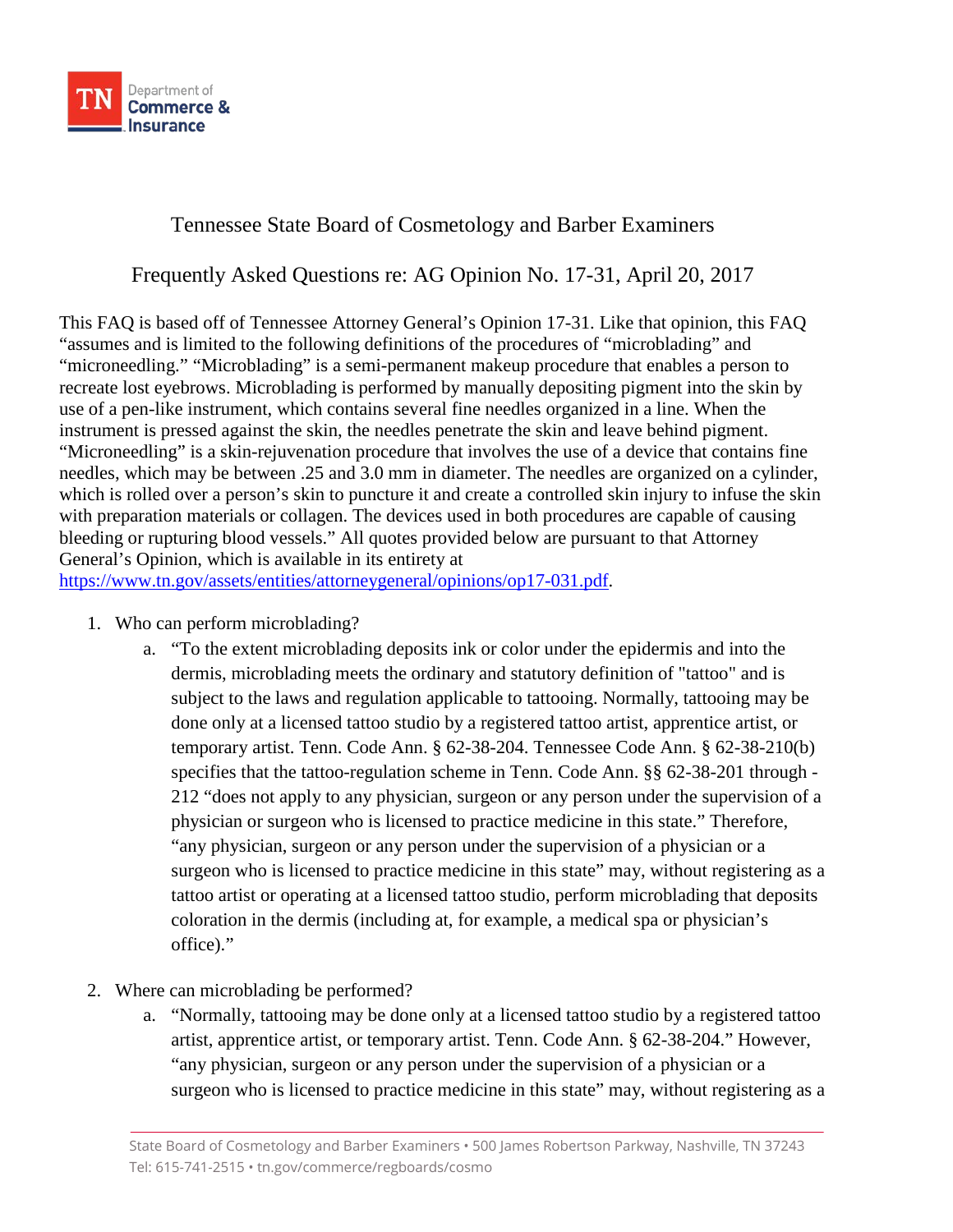

tattoo artist or operating at a licensed tattoo studio, perform microblading that deposits coloration in the dermis (including at, for example, a medical spa or physician's office)."

- 3. Who can perform microneedling?
	- a. "[T]o perform … microneedling, an individual must come within one of the exemptions from the cosmetology laws recognized by Tenn. Code Ann. § 62-4-109. As applicable here, section 109 exempts from Tenn. Code Ann. §§ 62-4-10l through - 138 certain individuals, specifically "[p]hysicians and surgeons or trained nurses, trained nurses assistants, aides or similar personnel, acting solely in their professional capacities." Tenn. Code Ann.  $\S$  62-4-109(a)(3). See also Tetn. Op. Att'y Gen. No. 12-91 (Sept. 25, 2012) (discussing Tenn. Code Ann. § 62-4-109(a)3))."
- 4. Where can microneedling be performed?
	- a. Microneedling devices are ""*capable* of altering or damaging . . . living tissue" (emphasis added) and are properly considered "cosmetic medical device[s]" under Tenn. Code Ann. § 63-1- 153(a)(1). Procedures involving "cosmetic medical devices" may be performed only in medical spas or "an individual physician's office or practice owned by a physician." See Tenn. Code Ann. § 63- 1-153(a)(4) (defining "medical spa" as "any entity, however named or organized, which offers or performs cosmetic medical services"). Medical spas are required to register with the Department of Health. Tenn. Code Ann. § 63-6-105(a) (clarifying that "the registry shall include any physician-owned practice that advertises or holds itself out as a medical spa or a physician-owned practice that primarily engages in the performance of elective cosmetic medical services")."
- 5. Can I teach microblading or microneedling?
	- a. As microblading and microneedling are not part of the practice of aesthetics, they should not be part of a cosmetology or aesthetics curriculum unless otherwise allowed by law.
- 6. I would like to file a complaint related to microblading or microneedling. Where can I file it?
	- a. Any complaint related to microblading or microneedling must be filed with the Tennessee Department of Health.
		- i. If you would like to file a complaint about a facility, dial this toll-free number: 1-877-287-0010 between Monday through Friday, 8:00 a.m. – 4:30 p.m. or mail your complaint. You may contact the Department of Health, Division of Health Care Facilities at 1-877-287-0010 to request a complaint form or you may download a copy online. Fill out the form as completely as possible and